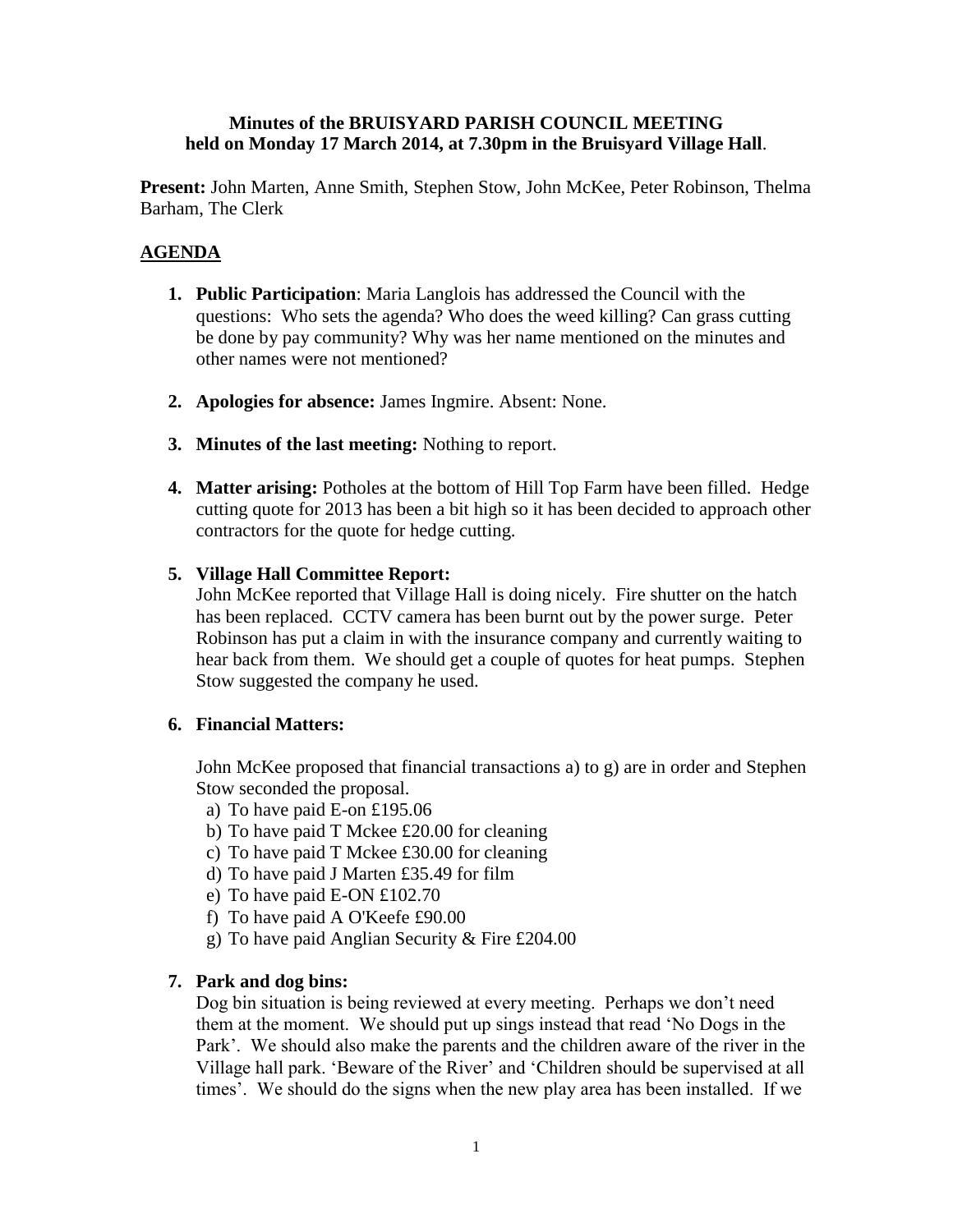do go for the bins we should have one on the corner of Mill Lane and another one by telegraph pole and notice board.

#### **8. Flooding at Low Road:**

It has been mentioned to Councillor Burroughes who is going to see if he can do something about it.

## **9. Grass cutting:**

John Marten has been left the room and has been asked to fill in the declaration of interest book in relation to his quote for grass cutting. The Council reviewed quotes from Johan Marten and …./ John Marten's quote is cheaper. Peter Robinson proposed to accept John's quote and award him the contract for 2014- 2015. All voted unanimously in favour. John Marten has been asked to return to the room.

## **10. Parish park:**

The Clerk will apply for funding for the play area as soon as possible. The Clerk will fill in the necessary forms and ask Anne Smith for assistance if necessary.

## **11. Play area:**

We are going ahead with putting up some play equipment. No planning permission is required. The Council has £5000.00 we can out up for the project: £3000 from Play scheme and £2000.00 from Social Amenities Club. Clerk to apply to Awards for All for some funding. Flagship Housing might also have some money.

**12. Date of the next meeting**: Annual parish meeting - Monday 12 May at 7.00pm. AGM at 7.30pm

## **13. Any other business:**

Hedge at Flagship Housing houses is too overgrown, you cannot see the road from the right and you have to break rather heavily if there is an oncoming car. Flagship Housing are supposed to keep it trimmed.

Anne Smith to put a note in the newsletter that Parish Council did not ask for precept increase in 2014-2015.

Councilor Stephen Burroughes has attended the meeting and delivered the following reports:

# **SUFFOLK COUNTY COUNCILLOR'S REPORT March 2014**

# **EXTRA BROADBAND FUNDING CONFIRMED FOR SUFFOLK**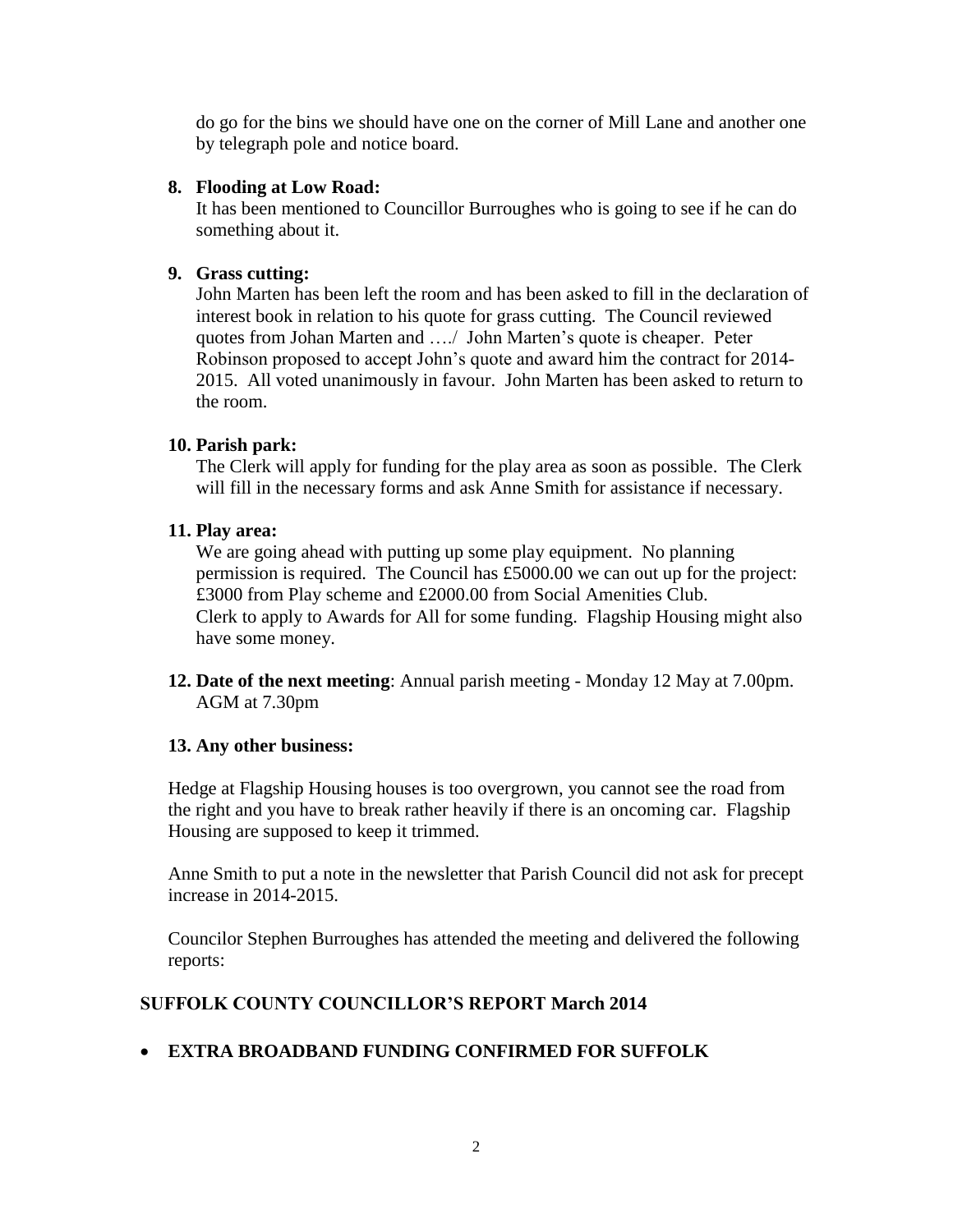Suffolk is being given an extra £5million from the government to help make high-speed fibre broadband available to the hardest-to-reach communities.

Last month's announcement means that the Better Broadband for Suffolk programme, currently working to make superfast speeds (24 megabits per second (mbps) or more) available to 85% of the county, can start working towards a higher coverage target of up to 95%. At present, all properties in Suffolk have been promised speeds of at least 2 mbps by the end of 2015. In January 2014, SCC announced that it was inviting potential suppliers to discuss how they could deliver the additional work. A 'mini-competition' separate to the current Better Broadband for Suffolk contract with BT – is now underway to identify a suitable supplier. The aim will be to complete the tendering process by the summer of 2014, and for works to start by the end of 2014 - in parallel with the on-going Better Broadband for Suffolk programme.

We have already promised at least 2mbps across all of Suffolk by the end of 2015. This extra funding will ensure that genuine super-fast speeds are available to more of Suffolk's hardest-to-reach communities.

# **SCC DELIVERS ON COUNCIL TAX FREEZE PLEDGE**

Suffolk's portion of council tax will be frozen at its 2010/11 level for the fourth year in a row, after the council voted through its budget proposals for 2014/15.

The council will be saving £38.6million over the next year to meet a budget gap caused by on-going reductions in government grant and increased demand for services. This is the first part of plans to save £156million over four years. Despite the tough financial climate, the council will be pushing ahead with important projects, such as 'Raising the Bar (driving up attainment levels in education), the roll-out of super-fast broadband across the whole of Suffolk, investing in apprenticeships, and supporting the development of 10 new, state-of-the-art care homes for older people. At the same time, the road maintenance budget – used for fixing potholes - has been protected from cuts. With plans to freeze council tax each year up to 2017, this will mean seven years with no increase. Keeping council tax down is the best way we can help people across Suffolk struggling to balance their budgets. We will continue to balance our books, manage money effectively and put Suffolk's tax payers first.

## **EMPLOYERS IN SUFFOLK URGED TO USE APPRENTICESHIP FUNDING**

Suffolk County Council, in partnership with the National Apprenticeship Service, is offering £1,500 to employers who employ 16-24 year-olds through the Apprenticeship programme.

While the number of apprenticeships on offer in Suffolk is rising, demand still outstrips supply, with an average ratio of eight applicants to every vacancy. Apprenticeships are becoming the route of choice for talented young people and there has never been a better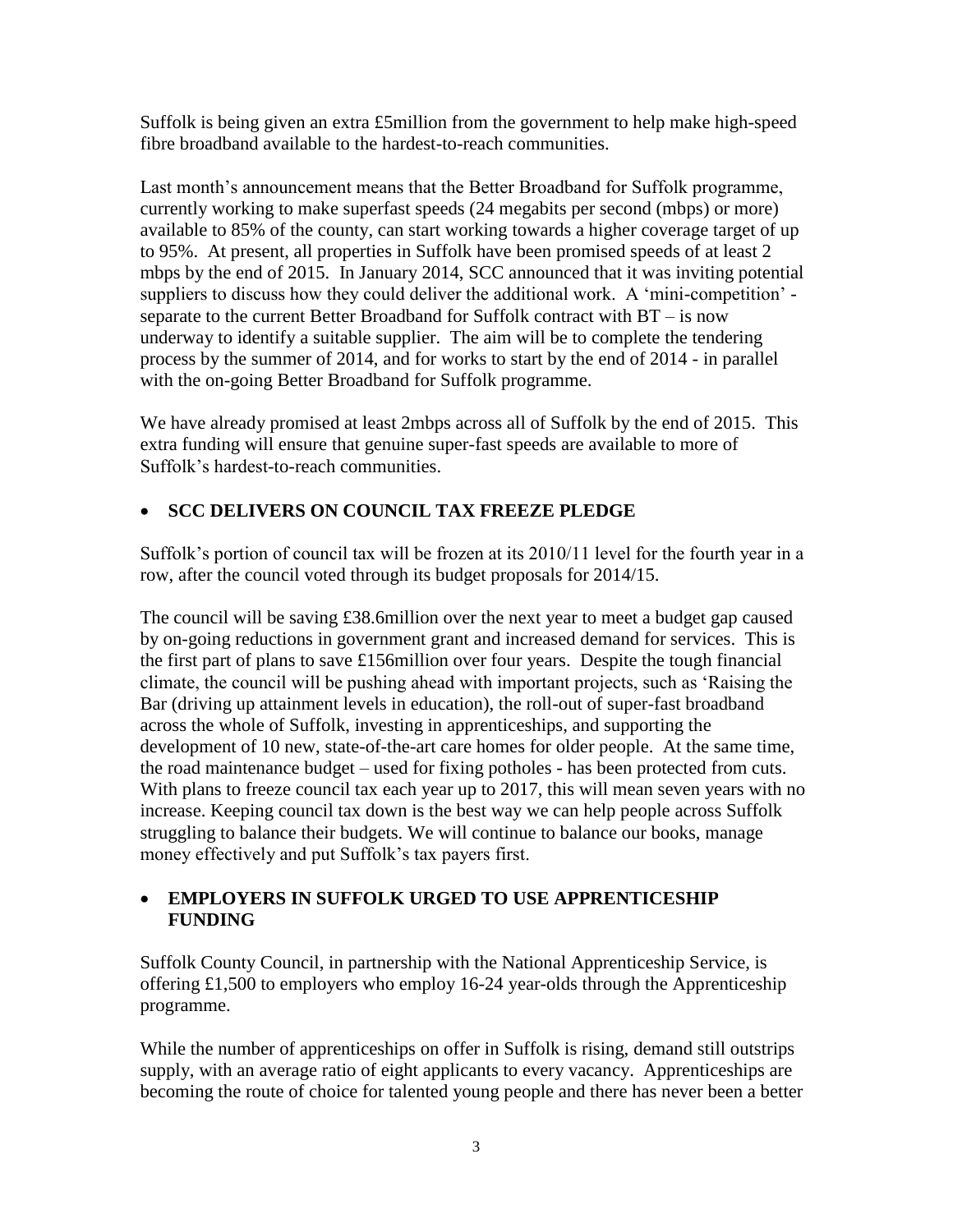time for employers to take advantage of this talent to help grow their business. Any business that has fewer than 1,000 employees and hasn't had an apprentice within the last 12 months could be eligible for the grant. Young people aged 16 - 24 are eligible under the scheme. To find out how to take advantage of these opportunities please contact the Apprenticeships Team on 01473 260922 or email at [apprenticeships@suffolk.gov.uk](mailto:apprenticeships@suffolk.gov.uk)

Improving the training opportunities for young people in Suffolk is vital for our longterm future. Apprenticeships are good for young people, good for the businesses and good for Suffolk and we are delighted to support this scheme.

## **SUFFOLK AWARDED FOR NATIONAL CARE2WORK PROGRAMME**

Suffolk has been recognised for its work on a national scheme which aims to improve the employability for young people leaving care.

Care2Work is a national programme funded by the government and carried out in partnership involving local authorities. Its aim is to ensure that the issue of employability is firmly on the corporate-parenting agenda, and so improve chances for all care leavers in making a success of their lives. The county council, in partnership with the Leaving Care service, was awarded the Care2Work Quality Mark, which recognises best practice and is awarded to local authorities and employers who demonstrate their commitment to building the employability skills of children in care and care leavers. Alongside work experience placements, young people are encouraged to complete the Route to Employment accredited learning which is internally assessed and verified and gives the young person a nationally recognised qualification.

We have a duty to support vulnerable people young and old. When young people leave care it is important we do all we can to help them secure a secure, long-term future in work, and this award is vindication of our efforts to achieve this.

# **RESIDENTS SET TO RECEIVE NEW TRAVEL BUS PASSES**

The deadline is approaching for the renewal of travel passes, and SCC Passenger Transport is urging residents to take time to note the renewal process for free-travel bus passes or travel vouchers that expire on 31 March 2014.

Residents with an age-related pass will automatically receive a new one without the need to complete any forms. Pass holders will this receive before 31 March 2014. Disabledpersons pass holders who qualify as a result of a disability which means they are unable to obtain a driving licence or have a long term effect on their ability to walk will have received a renewal form to complete. All other Disabled-persons pass holders will receive their new pass automatically before 31 March 2014. Residents who do not receive their new pass are urged to call the information line on 0845 6000659 after 31 March 2014. As an alternative to free travel passes, the council offers a benefit to those living in remote areas or with severe disability in the form of travel vouchers that can be